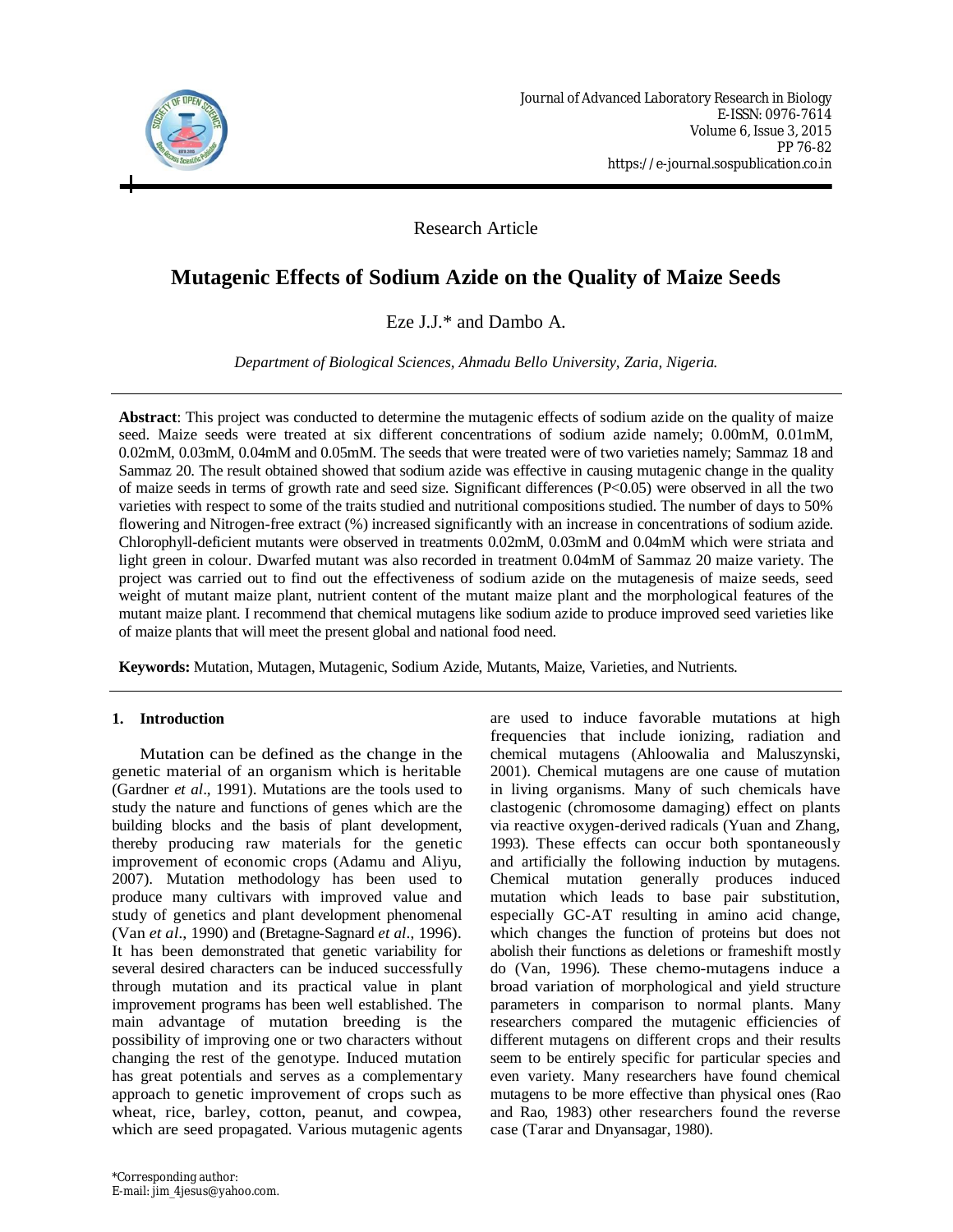Sodium azide  $(NaN_3)$  is a chemical mutagen and has been found to be one of the most powerful chemical mutagens that and decreases cyanide resistance, respiration in tobacco callus (Wen and Liang, 1995). It is known to be highly mutagenic in several organisms, including plants and animals (Rines, 1985) and its mutagenic potential has been reported in many screening assays. Sodium azide is marginally mutagenic in different organisms (Jones *et al*., 1980) and it is not known in several organisms mutagenic in others, such as Drosophila and Arabidopsis (Kamra and Gollapudi, 1979; Gichner and Velemínský, 1977). The mutagenicity is mediated through the production of an organic metabolite of azide compound (Owais and Kleinhofs, 1988) this metabolite enters into the nucleus, interacts with DNA and creates a point mutation in the genome. Being a strong mutagen in a plant, it affects the different part of the plant and their growth development phenomena by distributing the metabolic activity.

Plant breeding is the science and art of changing the genetic composition of the plant for the improvement of desired traits, quality or character. It is a means of developing new plant varieties for cultivation and use by humans. Plant breeding requires genetic variation of useful traits for crop improvement. Genetics became a science of plant breeding after the Moravian monk J.G. Mendel discovered the laws of heredity in the mid- $19<sup>th</sup>$  century. Plant breeding uses the method of heredity (segregation and assortment laws of Mendel), hybridization which combines various desirable properties of many plants in one and the method of germplasm derived from induced mutation. However, modern attempts in plant breeding involve the use of other techniques like mutation breeding and biotechnology (Genetic Engineering) which are also used in breeding crops that reproduce vegetatively like bananas, apples, cassava, and sugarcane (Novak and Brunner, 1992).

The concept of mutation breeding, mutagenesis and genetically modified organisms have become more popular in recent times because it has been found to be an effective tool in breeding of new and improved varieties of plants and animal species with better yield, nutrient, quality, resistance to pests and diseases (Acharya *et al*., 2007) and an efficient means of supplementing existing germplasm for cultivar improvement in breeding program's (Dubinin, 1961). Induced mutations are highly effective in enhancing natural genetic resources and have been used in developing improved cultivars of cereals, fruits and other crops (Lee *et al*., 2002). This area of science can still be explored in order to tackle present human, animal and plant challenges such as drought or food scarcity, sickness and diseases, climate change and its effect, industrialization, scarcity of land or urbanization, etc. (Maluszynski *et al*., 2000). Mutation breeding will help to meet the global need

for food, especially corn or maize food which is consumed in Nigeria and it has great potentials in the alleviation of malnutrition among resource poor farmers, making it extremely valuable where many people cannot afford protein foods such as meat and fish (Gnanamurthy *et al*., 2012).

Food scarcity is a global challenge that is currently facing many countries, especially the developing countries of the world. There is, therefore, a need to improve on the existing food crops to meet this global need. Genetically Modified Food is the most viable scientific means that can be used in improving food crops like maize seed to meet the need for more food considering other limiting factors of crop and food production like climate change, pest, diseases, and the availability of land due to urbanization especially in this time of global food scarcity as a result of the geometric increase in world human population. Considering the global scarcity of food and the need for food crops with greater yield, quality, and resistance to disease and pest it has become necessary to improve upon the existing maize variety to meet the main food need (Novak and Brunner, 1992). It is documented by Ulmalkar *et al*., (1998) and Fernandez-Martinez *et al*., (1993) that chemical mutagens like sodium azide has been found to be one of the most powerful mutagens in crop plants. It has been reported that sodium azide affects plant physiology and decrease cyanide-resistant respiration in tobacco callus (Wen and Liang, 1995). Sodium azide can, therefore, be used to produce maize that has improved yield, seed quality and that will meet the food need of our country and the rising human population (Waghmare and Mehra, 2000).

### **2. Materials and Methods**

### **2.1 Study Area**

The study was conducted in the Biological Garden of the Department of Biological Sciences, Ahmadu Bello University, Zaria, Nigeria. Zaria is located on Latitude 110 11'N and Longitude 07038'E with elevation above sea level as 613m (2011ft). There are two main seasons in Zaria namely; dry season, which lasts from October to April and the rainy season which lasts from May to September.

### **2.2 Seed Collection**

Two varieties of maize (*Zea mays* L.) seeds were collected, Sammaz 18 and Sammaz 20-white from the Department of Plant Science, Institute for Agricultural Research (IAR), Ahmadu Bello University, Zaria.

### **2.3 Proximate Composition of Seeds**

Proximate analysis was carried out at the Department of Animal Science, Faculty of Agriculture, Ahmadu Bello University; Zaria uses the method described by AOAC, (1990) for each of the seed varieties to determine the nutrient content in the seed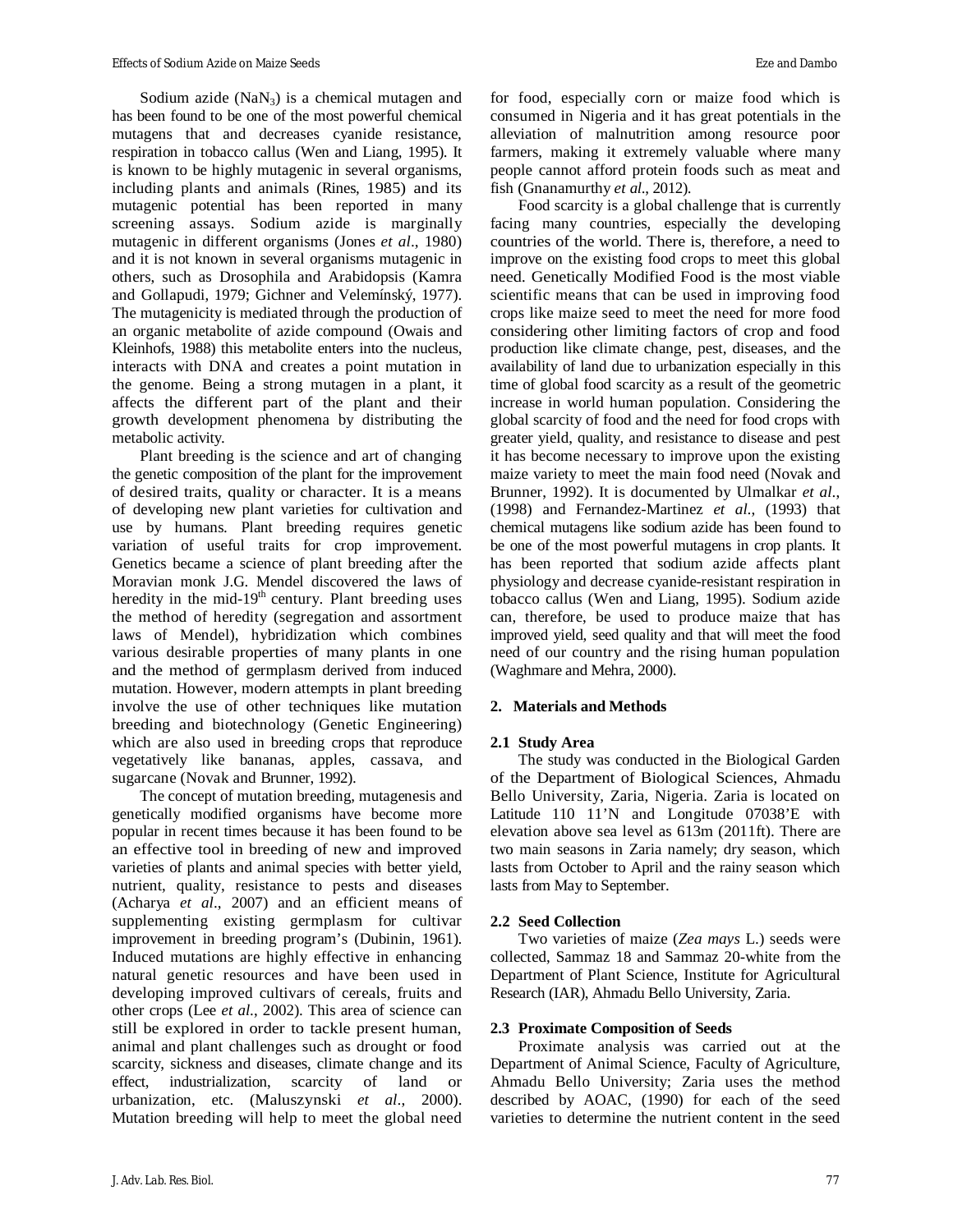before treatment with sodium azide and at the end of the experiment.

### **2.4 Experimental Design**

Seeds were soaked in water in groups of eighty per treatment for 6 hours, after which they were treated with Sodium azide for another 6 hours. They were immersed in 200ml of the sodium azide at the following concentrations; 10mM, 20mM, 30mM, 40mM, and 50mM. 50mls of Phosphate buffer pH 3 was added to each of the treatment to maintain the sodium azide pH at 3. Another set of seeds was also soaked in distilled water and buffer (pH 3) as a control treatment. The treatments were periodically agitated and the procedure was conducted at room temperature. After the duration of the treatments, seeds were thoroughly rinsed with a running tap water for about 8 to 10 times. After thorough rinsing, the seeds were then arranged on double layers of filter papers in Petri dishes for viability study. Viability study was carried out by observing the seeds with the naked eyes and selecting those seeds that look healthy and without cuts or bruises. Immediately after the viability study, five seeds of the different varieties for each treatment and control were sown in a polythene bag in groups of five bags per treatment. The 5 seeds sown for each treatment was duplicated or replicated once. The planting layout that was used was Completely Randomized Design.

## **2.5 Data Collection**

- **2.5.1 Germination count:** Germination count was conducted five days after planting when the coleoptiles have emerged from the soil for both control and treated seed and their percentages were calculated for each treatment.
- **2.5.2 Seedling survival:** Seedling survival was obtained 30 days after germination by counting the number of surviving plants per treatment and their percentages were calculated.
- **2.5.3 Seedling height and root length:** Seedling height and root length were taken after 30 days of planting using meter rule. Measurements were taken from the base of the plant to the highest leaf on the plant for seedling height and from the soil level on the plant to the tip of the longest for root length. The average height and root length were taken for comparison among treatments and control.
- **2.5.4 Height at Maturity:** Plants heights were measured from the soil level to the tip of the highest leaf using meter rule. This was done to determine the effect of Sodium azide on plant height before the date of harvesting.
- **2.5.5 Survival to Maturity:** The number of plants that survived to maturity in each treatment was counted and their percentages were calculated. This was done to compare injury induced by various treatments when compared to the number of seeds planted in the control.
- **2.5.6 Number of days to 50% flowering:** The number of days it took from the day of planting to the day of the first appearance of tassels and 50% flowering was recorded for each treatment.
- **2.5.7 Number of cob(s) per plant:** The numbers of cob(s) per plant were counted after the plant had fruited.
- **2.5.8 Ear Length (cm) and Ear Width (cm):** The ear length and width of the cobs was measured using a measuring tape calibrated in centimeters.
- **2.5.9 Chlorophyll deficient mutant:** Chlorophyll deficient mutants were observed on the basis of their different coloration and the observations were taken after germination. Such mutants were recorded and discussed in the result.
- **2.5.10 Mean Seed weight (Kg):** After harvesting, the mean fresh weights of the seeds for each treatment were taken and the mean dry weights were also taken on the weighing scale after drying the seed in the oven at a temperature of  $30^{\circ}$ C to  $40^{\circ}$ C.
- **2.5.11 Root Length at Maturity (cm):** The root length at maturity was measured on the day of harvesting using a measuring tape calibrated in centimeters by measuring the length of the longest root.
- **2.5.12 Seed nutrient:** The quality of the seed will be determined using proximate analysis to determine the various food nutrients contained in the seed and their percentage presence in comparison with the control.

### **2.6 Statistical Analysis**

The data collected was subjected to Analysis of Variance (ANOVA) to compare the means and Duncan Multiple Range Test was used to rank the various parameters for the different treatment at 5% or  $P = 0.05$ level of significance.

### **3 Results**

The result obtained from this study is presented in Tables 1-6.

Table 4 shows the mean square estimate of the effect of sodium azide on maize. The result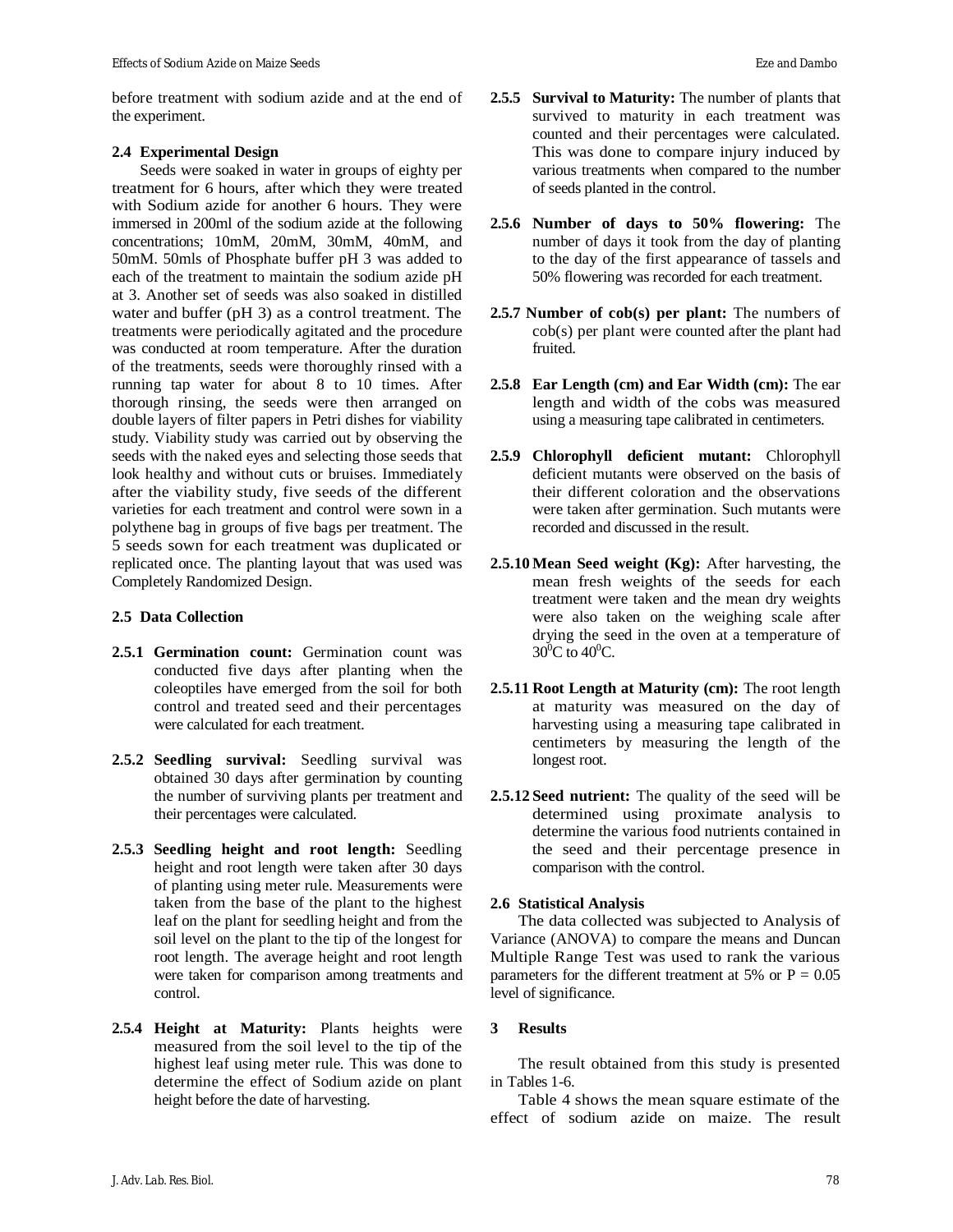indicated significant differences (P<0.05) for all traits studied except for germination count (%), seedling height (cm), seedling root length (cm), survival at maturity, number of days to 50% flowering, number seedling leaf, number of plant leaf and root length at maturity which showed no significant difference in the two varieties of maize treated with sodium azide in the M1 generation. Table 5 and Table 6 show the Mean effect of sodium azide on the performance of the two varieties Sammaz 18 of maize was significantly different in seedling survival, number of cob per plant, number of days to 50% flowering, ear length, ear width, Fresh weight, dry weight while Sammaz 20 showed significant difference in mean of germination count (%), number of days to 50% flowering, seedling survival, number of cob(s), ear length (cm), ear width (cm), fresh weight (Kg) and dry weight (Kg).

### **4. Discussion**

The results from the study showed all the traits and nutritional compositions were significantly affected by sodium azide treatment except seedling height, seedling root length, height at maturity, survival at maturity, number of days to 50% flowering, number of seedling leaf, number of plant leaf at maturity and root length at maturity. Almost all the morphological and nutritional traits were decreased with increased concentrations of sodium azide for the two maize varieties studied. All the mutagenic treatments resulted in reduction in seedling height, plant height at maturity, ear length, ear width, fresh weight and dry weight in the F1 generation. This is in accordance with the result obtained by Pugalendi (1992) in Sesame and Adamu *et al*., (2002). With respect to germination and seedling growth rate, sodium azide produced many effects, including inhibition and delayed germination. Many works have also reported such a dose/concentration dependent inhibition of seed germination for different crops. Ramaswamy (1973) in Black gram; Jagadeeswaran (1989) in groundnut: (Shamsi *et al*., 1981) in Sunflower and Pavadai and Dhanavel (2004) in Soybean. The reduction was more pronounced in 0.05mM such as a reduction might be due to the toxicity of mutagens on physiological parameters. Similar results were obtained by Odeigah *et al*., (1998). All the mutagens showed an increase in the number of days to 50% flowering. A delay of first tasselling and silking was observed at higher concentration of sodium azide (50mM). Similar results have been observed in different crops Soybean (Pavadai and Dhanavel, 2004), Bhendi (Sasi *et al*., 2005) and Cowpea (Girija, 2008). Ricardo and Ando (1998) also reported that combined treatment of gamma radiation and sodium azide on M2 generations of *Oryza sativa* there was a delay in number of days to

flowering compared to the control. The plant height at maturity was reduced with an increase in the concentration of sodium azide as reported in black gram (Deepalakshmi and Anandakumar, 2004) and in Cowpea (Rizwana *et al*., 2005). Adamu (2004) has also reported a decrease in seedling plant heights and root length of popcorn (*Zea mays* var. Praecox Sturt.) with increase in gamma rays and thermal neutrons. Similar results had earlier been reported by Singh *et al*., (1991), who stated that seedling survival was dose dependent. The least number of seedling survival observed in the highest concentration of sodium azide as well as percentage lethality is in conformity to the findings of Bird and Neuffer (1988) who found that with increase in gamma-ray dose, there was a decrease in seedling survival of grass pea and maize. The control matured earlier than the treated seeds as also reported by Jordan and Ramani (1991). The failure of the highest concentration (0.04mM and 0.05mM) in sodium azide treatment to produce cob(s) in some plants is similar to the report of Gramatikova and Todorov (1996). The chlorophyll deficient mutants observed in 0.02mM, 0.03mM and 0.04mM were in agreement with the findings of Hagberg (1962) who reported high frequency of chlorophyll-deficient mutants in the M2 generation of barley treated with sodium azide.

### **5. Conclusion**

Sodium azide has been found to bring about a mutagenic effect in maize plants. The seed weight of the mutant seeds of the two varieties was compared with that of the control and the difference was found to be significant with the statistical value of P<0.05. The nutrient content of the mutant seeds of each treatment shows significant difference when compared with the nutrient content of the control. Significant difference was also observed in some of the morphological features that were studied in the mutant seeds of each treatment and the control. 0.05mM and 0.04mM played the most important role in improving the quantitative and qualitative traits of maize (*Zea mays*). The treatment of 0.02mM of sodium azide produced the best yield in terms of vigour and size of all the treatments in the two maize varieties studied. I recommend that maize seeds treated with sodium azide should be used to create beneficial mutants of other maize varieties and other crops. There is also need to conduct more researches on M2, M3, etc. generations to confirm the isolating effect of any particular mutant. More researchers should also be conducted concurrently with other traits such as disease resistance, pest resistance, environmental stress and other important agronomic characters in other to improve maize production, especially in Nigeria to meet the food need of the growing population.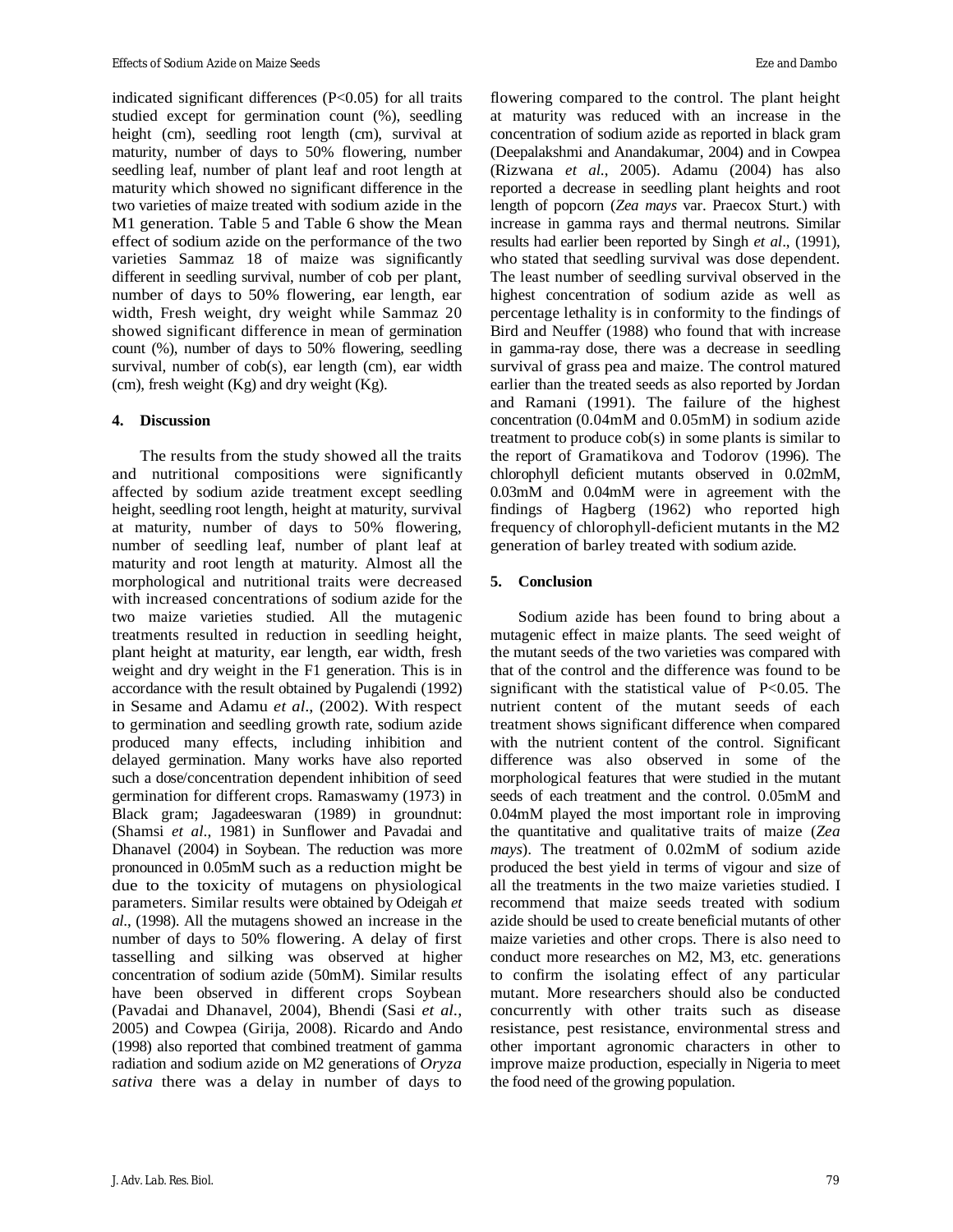**Table 1. Mean square estimate of effect of sodium azide on maize (Sammaz 18).**

| germination<br>flower<br>matu<br>plant<br>ξ<br>pag<br>leaf<br>(cm)<br>වූ<br>శి<br>මූ<br>ίε)<br>freedom<br>వి<br>Source of variation<br>Survival to maturity<br>length<br>seedling<br>weight<br>$\vec{a}$<br>ō<br>survival<br>έ<br>(cm)<br>50%<br>at maturity<br>weight<br>ŏ.<br>휨<br>height<br>of plant leaf<br>count<br>$\mathbf{e}$<br>ಕ್ಷಿ<br>Ear length<br>Width<br>៓<br>ă<br>క్<br>days<br>fresh<br>ㅎ<br>days<br>Seedling:<br>৳<br>급<br>seedling<br>rmination<br>Degree<br>Number<br>Number<br>Ear<br>Seedling<br>৳<br>Mean<br>Height:<br>$\overline{\sigma}$<br>Mean <sup>-</sup><br>Number<br>mber<br>mber<br>Ğ<br>Ž.<br>ź | ί<br>at maturity<br>length<br>Root I |
|-----------------------------------------------------------------------------------------------------------------------------------------------------------------------------------------------------------------------------------------------------------------------------------------------------------------------------------------------------------------------------------------------------------------------------------------------------------------------------------------------------------------------------------------------------------------------------------------------------------------------------------|--------------------------------------|
| 1245.33<br>237.88<br>913.33<br>1120.00<br>56.48<br>388.49<br>33.00<br>0.55<br>1.33<br>1085.25<br><b>Treatment</b><br>5.42<br>0.13<br>15.28<br>1.55<br>2.73<br>5                                                                                                                                                                                                                                                                                                                                                                                                                                                                   | 101.08                               |
| 0.00<br>500.00<br>163.75<br>1500.83<br>1737.12<br>0.00<br><b>Error</b><br>0.08<br>66.67<br>0.25<br>0.00<br>0.00<br>4.19<br>21.00<br>0.17<br>6<br>4.17                                                                                                                                                                                                                                                                                                                                                                                                                                                                             | 85.58                                |
| F. Value<br>0.83<br>1.83<br>18.60<br>0.34<br>1.29<br>0.22<br>0.32<br>18.60<br>2.20<br>0.80<br>71365.00<br>1.57<br>5.82<br>2.46<br>$\infty$                                                                                                                                                                                                                                                                                                                                                                                                                                                                                        | 1.18                                 |
| LOS<br>$^{\star}$<br>$\star$<br>$\star$<br>$^\star$<br>*<br>$\star$<br>$^\star$<br>ns<br>ns<br>ns<br>ns<br>ns<br>ns<br>ns<br>ns                                                                                                                                                                                                                                                                                                                                                                                                                                                                                                   | $\star$                              |

Note:  $LOS = level of significance (p<0.05)$  and  $* = significant$ 

**Table 2. Mean Effect of Sodium Azide on two Varieties of Maize (***Zea mays L.***).**

| VAR                                                                                                                                                                                                                                                                                       | TRT                                                                                                                                                                                                                                                   | GC.                | NDG.              | SS                                    | SН              | SRL       | ΗМ                                                                                   | SM. | <b>NDF</b> | NC.                              | NSL               | NPL             | FL.                                                                        | <b>FW</b> | <b>MFW</b>                                          | <b>MDW</b>        | <b>RLM</b>      |
|-------------------------------------------------------------------------------------------------------------------------------------------------------------------------------------------------------------------------------------------------------------------------------------------|-------------------------------------------------------------------------------------------------------------------------------------------------------------------------------------------------------------------------------------------------------|--------------------|-------------------|---------------------------------------|-----------------|-----------|--------------------------------------------------------------------------------------|-----|------------|----------------------------------|-------------------|-----------------|----------------------------------------------------------------------------|-----------|-----------------------------------------------------|-------------------|-----------------|
|                                                                                                                                                                                                                                                                                           |                                                                                                                                                                                                                                                       | 60.00 <sup>ª</sup> | 3.00 <sup>b</sup> | $80.00^{\circ}$                       | $82.00^{\circ}$ | $19.00^a$ | $127.00^a$ 51.50 <sup>a</sup> 59.50 <sup>a</sup>                                     |     |            | 2.00 <sup>a</sup>                | $6.50^a$          | $10.50^{\circ}$ | $17.00^{\circ}$ 6.00 <sup>°</sup> 32.00 <sup>°</sup> 14.40 <sup>°</sup>    |           |                                                     |                   | $51.00^a$       |
|                                                                                                                                                                                                                                                                                           | $0.01$ mM $60.00^a$ 5.00 <sup>a</sup>                                                                                                                                                                                                                 |                    |                   | $60.00^a$ 73.00 <sup>a</sup>          |                 |           | $18.50^a$ $131.50^a$ $34.34^a$ $68.00^a$ $1.50^{ab}$                                 |     |            |                                  | $6.50^{a}$        | $9.00^{\circ}$  | $21.00^a$ $7.00^a$ $72.10^a$ 31.90 <sup>a</sup>                            |           |                                                     |                   | $38.00^a$       |
|                                                                                                                                                                                                                                                                                           | $0.02$ mM $50.00^a$ 5.00 <sup>a</sup>                                                                                                                                                                                                                 |                    |                   | 40.00 <sup>b</sup> 67.00 <sup>a</sup> |                 |           | $16.00^a$ 62.50 <sup>a</sup> 17.17 <sup>a</sup> 59.50 <sup>a</sup> 0.50 <sup>b</sup> |     |            |                                  | 7.00 <sup>a</sup> | $9.00^{\circ}$  | 20.00 <sup>b</sup> 7.00 <sup>a</sup> 39.20 <sup>b</sup> 21.70 <sup>b</sup> |           |                                                     |                   | $30.50^{\circ}$ |
|                                                                                                                                                                                                                                                                                           | $0.03$ mM $30.00^a$ $5.00^a$ $30.00^b$ $74.50^a$ $17.25^a$ $103.00^a$ $17.17^a$ $67.00^a$ $1.00^{ab}$ $7.00^a$                                                                                                                                        |                    |                   |                                       |                 |           |                                                                                      |     |            |                                  |                   | $9.00^{\circ}$  | $16.00^{\circ}$ 4.50 <sup>d</sup> 26.00 <sup>e</sup> 9.40 <sup>e</sup>     |           |                                                     |                   | $46.50^{a}$     |
|                                                                                                                                                                                                                                                                                           | $0.04$ mM $50.00^a$ $5.00^a$ $70.00^a$ $79.00^a$ $17.00^a$ $111.00^a$ $34.34^a$ $60.50^a$ $1.00^{ab}$ $7.00^a$ $9.50^a$ $16.30^d$ $5.00^c$ $30.30^d$ $18.70^c$                                                                                        |                    |                   |                                       |                 |           |                                                                                      |     |            |                                  |                   |                 |                                                                            |           |                                                     |                   | $39.50^{a}$     |
|                                                                                                                                                                                                                                                                                           | $0.05$ mM $10.00^a$ $5.00^a$ $20.00^o$ $72.00^a$ $14.50^a$ $96.00^a$ $17.67^a$ $66.50^a$ $1.50^{ab}$ $7.00^a$ $8.00^a$ $13.50^t$ $4.50^d$ $0.00^t$ $0.05^t$                                                                                           |                    |                   |                                       |                 |           |                                                                                      |     |            |                                  |                   |                 |                                                                            |           |                                                     |                   | $40.00^a$       |
| <b>SAMMAZ 20</b> 0.00mM 90.00 <sup>a</sup> 3.00 <sup>b</sup> 100.00 84.00 <sup>a</sup> 29.50 <sup>a</sup> 144.00a 34.84 <sup>a</sup> 58.00 <sup>a</sup> 2.00 <sup>a</sup> 7.00 <sup>a</sup> 11.00 <sup>a</sup> 26.00 <sup>a</sup> 8.00 <sup>a</sup> 90.60 <sup>a</sup> 48.50 <sup>a</sup> |                                                                                                                                                                                                                                                       |                    |                   |                                       |                 |           |                                                                                      |     |            |                                  |                   |                 |                                                                            |           |                                                     |                   | $40.00^a$       |
|                                                                                                                                                                                                                                                                                           | $0.01$ mM $30.00^{\circ}$ $5.00^{\circ}$ $50.00^{\circ}$ $72.00^{\circ}$ $30.00^{\circ}$ $113.50^{\circ}$ $34.34^{\circ}$ $61.00^{\circ}$ $1.50^{\circ}$ $7.00^{\circ}$ $10.50^{\circ}$ $12.00^{\circ}$ $5.50^{\circ}$ $14.80^{\circ}$ $7.10^{\circ}$ |                    |                   |                                       |                 |           |                                                                                      |     |            |                                  |                   |                 |                                                                            |           |                                                     |                   | $40.50^{a}$     |
|                                                                                                                                                                                                                                                                                           | $0.02$ mM $50.00^{\circ}$ $5.00^{\circ}$ $50.00^{\circ}$ $76.00^{\circ}$ $30.50^{\circ}$ $122.50^{\circ}$ $33.84^{\circ}$ $62.00^{\circ}$ $1.00^{\circ}$ $7.00^{\circ}$ $11.00^{\circ}$ $13.50^{\circ}$ $6.50^{\circ}$ $17.10^{\circ}$ $4.90^{\circ}$ |                    |                   |                                       |                 |           |                                                                                      |     |            |                                  |                   |                 |                                                                            |           |                                                     |                   | $42.50^a$       |
|                                                                                                                                                                                                                                                                                           | $0.03$ mM $40.00^{b}$ $5.00^{a}$ $40.00^{bc}$ $64.50^{a}$ $27.50^{a}$ $103.00^{a}$ $17.67^{a}$ $61.50^{a}$ $1.00^{b}$ $6.50^{a}$ $11.00^{a}$                                                                                                          |                    |                   |                                       |                 |           |                                                                                      |     |            |                                  |                   |                 | $19.00^{\circ}$ $4.00^{\circ}$ $0.00^{\circ}$                              |           |                                                     | n uu <sub>e</sub> | $42.00^a$       |
|                                                                                                                                                                                                                                                                                           | $0.04$ mM $20.00^{6}$ 5.00a $20.00^{c}$ 69.50 <sup>a</sup> 30.50 <sup>a</sup> 121.00 <sup>a</sup> 17.67 <sup>a</sup> 65.00 <sup>a</sup>                                                                                                               |                    |                   |                                       |                 |           |                                                                                      |     |            | $1.00^{\circ}$ 7.00 <sup>a</sup> |                   |                 | $6.00^a$ $23.00^b$ $6.00^c$ $29.50^b$ 17.70 <sup>b</sup>                   |           |                                                     |                   | $31.00^a$       |
|                                                                                                                                                                                                                                                                                           | $0.05$ mM $20.00^{p}$ $5.00^{a}$ $30.00^{p}$ $68.50^{a}$ $24.50^{a}$ $123.50^{a}$ $34.34^{a}$ $61.50^{a}$ $1.00^{p}$                                                                                                                                  |                    |                   |                                       |                 |           |                                                                                      |     |            |                                  | 7.00 <sup>a</sup> | $10.00^{\circ}$ | 17.00 $^{\circ}$                                                           |           | $4.00^{\circ}$ 17.10 <sup>c</sup> 5.30 <sup>d</sup> |                   | $47.00^a$       |

NOTE: a,b,c,d,e = SIGNIFICANCE and means with the same letter(s) in the column are not significant (P<0.05). GC= Germination count per bag (%), NDG= Number of Days to Germination, SS= Seedling Survival (%), SH= Seedling Height (cm), SRL= Seedling Root Length (cm), HM= Height at Maturity (cm), SM= Survival To Maturity (%), NDF= Number of Days To 50% Flowering, NC= Number of Cob Per Plant, NSL= Number of Seedling Leaf, NPL= Number of Plant Leaf AT Maturity, EL= Ear Length (Cm), EW= Ear Width (cm), MFW= Mean Fresh Weight (Kg), MDW= Mean Dry Weight (Kg), RLM= Root Length At Maturity (cm).

| Table 3. Mean Square Estimate of Effect of Sodium Azide on Maize (Sammaz 20). |
|-------------------------------------------------------------------------------|
|-------------------------------------------------------------------------------|

| variation<br>ᅙ<br><b>Source</b> | of freedom<br><b>Degree</b> | శి<br>ని<br>٥<br>per<br>D<br>ខ<br>mination<br>පි    | germination<br>₽<br>days<br><del>نه</del><br>Number | survival %<br>Seedling | Seedling height (cm)       | ίm)<br>ot length<br>۰<br>Seedling | ίω<br>urity<br>Tati<br>E<br>ā<br>height | శ<br>Survival to maturity              | ద్<br>flow<br>to 50%<br>mber of days<br>z | plant<br>per<br>ಕ್ಷಿ<br>৳<br>Number | leaf<br>edling<br>9<br>৳<br>Numbe | €<br>matu<br>ಸ<br>leaf<br>of plant<br>mber<br>ź | ί<br>ear length | દિ<br>width<br>ear | මූ<br>weight<br>Mean fresh | වූ<br>weight<br>Mean dry | έ<br>at maturity<br>Root length |
|---------------------------------|-----------------------------|-----------------------------------------------------|-----------------------------------------------------|------------------------|----------------------------|-----------------------------------|-----------------------------------------|----------------------------------------|-------------------------------------------|-------------------------------------|-----------------------------------|-------------------------------------------------|-----------------|--------------------|----------------------------|--------------------------|---------------------------------|
| <b>Treatment</b>                | 5                           | 139.33                                              | 1.55                                                | 1553.33                | 93.48                      | 11.15                             | 366.95                                  | 148.41                                 | 10.00                                     | 0.35                                | 0.08                              | 7.68                                            | 58.48           | 4.73               | 2046.67                    | 642.40                   | 55.60                           |
| Error                           | 6                           | 233.33                                              | 0.08                                                | 100.00                 | 93.92                      | 147.42                            | 572.92                                  | 1557.83                                | 16.83                                     | 0.08                                | 0.08                              | 0.75                                            | 0.00            | 0.00               | 0.00                       | 0.00                     | 103.17                          |
| F. Value                        |                             | 5.97                                                | 18.60                                               | 15.53                  | 1.00                       | 0.08                              | 0.64                                    | 0.10                                   | 0.59                                      | 4.20                                | 1.00                              | 10.24                                           | $\infty$        | $\infty$           | $\infty$                   | $\infty$                 | 0.54                            |
| <b>LOS</b><br>$MQTT + QC$       |                             | $\star$<br>$I$ EVEL OF CLONIFICANIOF (B) O OF $\pm$ | $^{\star}$                                          | $^\star$               | <b>NS</b><br>C101111101111 | <b>NS</b><br>$\overline{1}$       | <b>NS</b>                               | <b>NS</b><br><b>NIOT CIONILEIOSNIT</b> | <b>NS</b>                                 | $^\star$                            | <b>NS</b>                         | <b>NS</b>                                       | $\star$         | $\star$            | $\star$                    | $\star$                  | <b>NS</b>                       |

NOTE: LOS = LEVEL OF SIGNIFICANCE (P<0.05); \* = SIGNIFICANT and NS = NOT SIGNIFICANT

**Table 4. Mean Square Estimate of Effect of Sodium Azide on the Nutritional Composition of Maize Seed (Sammaz 18).**

| <b>VARIETY</b> | DEGREE OF FREEDOM DRY MATTER % CRUDE PROTEIN % CRUDE FIBER % |          |         |          | OIL %    | ASH %   | <b>NITROGEN FREE EXTRACT %</b> |
|----------------|--------------------------------------------------------------|----------|---------|----------|----------|---------|--------------------------------|
| TRFATMFN1      |                                                              | 2936.47  | 24.41   | 4.18     | 19       | 5.37    | 2282.46                        |
| <b>ERROR</b>   |                                                              | 0.00     | 0.00    | 0.00     | 0.00     | 0.00    | 0.00                           |
| <b>F-VALUE</b> |                                                              | $\infty$ | 2.06    | $\infty$ | $\infty$ | $1.2^-$ | '.53                           |
| LOS            | $\star$                                                      |          | $\star$ | ÷        | $\star$  | *       | *                              |

NOTE: LOS = LEVEL OF SIGNIFICANCE (P<0.05) and \* = SIGNIFICANT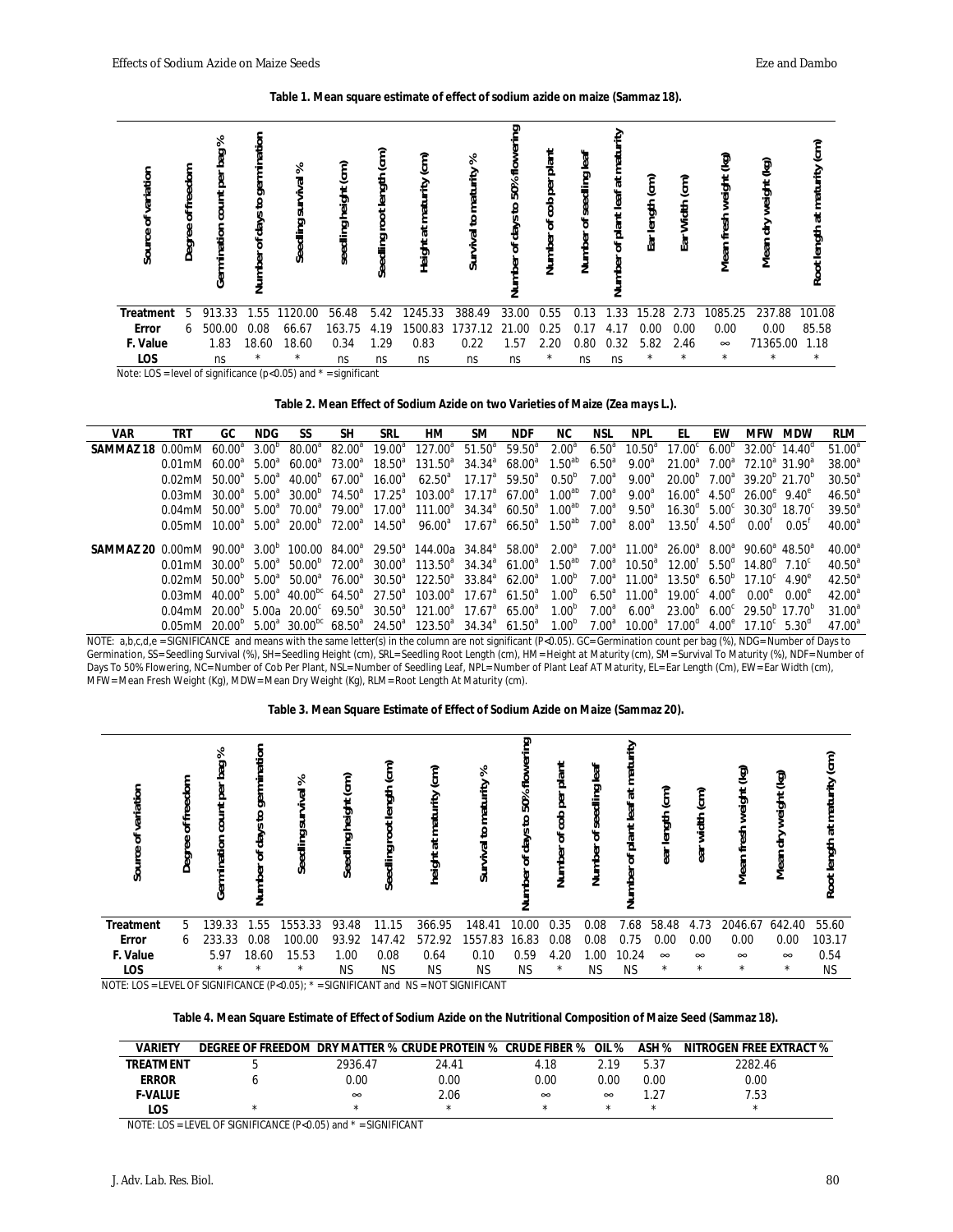**Table 5. Mean Effect of Sodium Azide on the Nutritional Composition of two Maize Varieties (***Zea Mays L***).**

| <b>VARIETY</b>   | TRFATMFNT           |                    | DRY MATTER % CRUDE PROTEIN % | <b>CRUDE FIBER %</b> |                                  | OIL % ASH %       | <b>NITROGEN FREE EXTRACT %</b> |
|------------------|---------------------|--------------------|------------------------------|----------------------|----------------------------------|-------------------|--------------------------------|
| <b>SAMMAZ 18</b> | $0.00$ mM           | 94.78 <sup>a</sup> | $8.95^{a}$                   | 4.56 <sup>a</sup>    | 4.20 <sup>a</sup>                | $5.18^{a}$        | $77.11^e$                      |
|                  | $0.01$ mM           | $93.86^\circ$      | $8.63^c$                     | 2.29 <sup>c</sup>    | $3.81^\circ$                     | $1.64^c$          | $83.63^d$                      |
|                  | $0.02$ mM           | 93.56 <sup>d</sup> | $8.13^{d}$                   | 2.27 <sup>d</sup>    | $3.93^{\circ}$                   | $1.87^{b}$        | 83.80 <sup>c</sup>             |
|                  | $0.03 \text{m}$ M   | $93.04^{\circ}$    | 8.13 <sup>d</sup>            | $2.29^{b}$           | 4.01 <sup>c</sup>                | 1.59 <sup>d</sup> | $83.96^{a}$                    |
|                  | $0.04$ mM           | 94.00 <sup>b</sup> | $8.75^{b}$                   | $2.04^\mathrm{e}$    | 4.06 <sup>b</sup>                | $1.22^e$          | $83.93^{b}$                    |
|                  | 0.05 <sub>m</sub> M | 0.00 <sup>t</sup>  | 0.00 <sup>e</sup>            | 0.00 <sup>t</sup>    | $0.00^{\circ}$                   | $0.00^{1}$        | $0.00^{\dagger}$               |
| <b>SAMMAZ 20</b> | $0.00$ mM           | $94.56^{a}$        | 9.02 <sup>a</sup>            | 3.86 <sup>a</sup>    | $4.08^{a}$                       | $5.41^{a}$        | $77.63^e$                      |
|                  | $0.01$ mM           | $93.56^{\circ}$    | $8.81^\circ$                 | 3.08 <sup>b</sup>    | 3.98 <sup>c</sup>                | $1.82^{b}$        | $82.31^d$                      |
|                  | $0.02 \text{m}$ M   | $93.29^{d}$        | 8.94 <sup>c</sup>            | 2.56 <sup>d</sup>    | $3.77^\circ$                     | 1.78 <sup>c</sup> | 82.95 <sup>b</sup>             |
|                  | $0.03$ mM           | 0.00 <sup>e</sup>  | $0.00^{\dagger}$             | 0.00 <sup>t</sup>    | $0.00^{\circ}$                   | $0.00^{\text{T}}$ | $0.00^{\dagger}$               |
|                  | $0.04$ mM           | 93.29 <sup>d</sup> | $9.00^{b}$                   | 4.04 <sup>c</sup>    | $4.04^{b}$                       | $1.55^{\circ}$    | 82.50 <sup>c</sup>             |
|                  | $0.05$ m $M$        | $93.78^{b}$        | 8.88 <sup>d</sup>            | $3.87^\circ$         | $3.87$ <sup><math>a</math></sup> | 1.59 <sup>d</sup> | $83.22^a$                      |

NOTE:  $a, b, c, d, e$  = SIGNIFICANCE and means with the same letter(s) in the column are not significant (P<0.05).

**Table 6. Mean Square Estimate of Effect of Sodium Azide on the Nutritional Composition of Maize Seed (Sammaz 20).**

| <b><i>VARIETY</i></b> | DEGREE OF FREEDOM | DRY MATTER % | <b>CRUDE PROTEIN %</b> | <b>CRUDE FIBER % OIL % ASH %</b> |         |          | <b>NITROGEN FREE EXTRACT %</b> |
|-----------------------|-------------------|--------------|------------------------|----------------------------------|---------|----------|--------------------------------|
| <b>TREATMENT</b>      |                   | 2926.75      | 26.59                  | 3.44                             |         | 6.43     | 2234.74                        |
| <b>ERROR</b>          |                   | 0.00         | 0.00                   | 0.00                             | 0.00    | 0.00     | 0.00                           |
| <b>F-VALUE</b>        |                   | 4.29         | 5.61                   | $\infty$                         | 3.53    | $\infty$ | 2.95                           |
| LOS.                  |                   |              |                        |                                  | $\star$ |          | ×                              |

NOTE: LOS = LEVEL OF SIGNIFICANCE (P<0.05) and \* = SIGNIFICANT

#### **Acknowledgment**

I am also indebted to Professor A.K. Adamu the current HOD of Biological Sciences Department whose publications have been of assistance to me during the period of my research. I also appreciate the Chief Technologist of the Biological Sciences Department, Mrs. R.B. Lasisi and Mr. Malik Aminu Umar the storekeeper of the department for their kindness and assistance to me during the laboratory phase of this project.

### **References**

- [1]. Acharya, S.N., Thomas, J.E. and Basu, S.K, (2007). Improvement in the medicinal and nutritional properties of fenugreek (*Trigonella foenum-graecum* L.). In: S.N. Acharya, J.E. Thomas (Eds.) Advances in Medicinal Plant Research, Research Signpost, Trivandrum, Kerala, India.
- [2]. Adamu, A.K. and Aliyu, H. (2007). Morphological effects of sodium azide on tomato (*Lycopersicon esculentum* Mill). *Science World Journal*, 2(4): 9-12.
- [3]. Adamu, A.K. (2004). Gamma rays  $(^{60}Co)$  and thermal neutron induced mutants in popcorn (*Zea mays* var parecox sturt): *Nigerian Journal of Scientific Research,* 4(2):52-63.
- [4]. Adamu, A.K., Olorunju, P.E., Bate, J.A. and Ogunlade, O.T.E. (2002). Radiosensitivity and effective dose determination in groundnut (*Arachis hypogea* L.) Irradiation with gamma rays (Cobalt 60) sources. *Journal of Agriculture and Environment,* 3(1): 71-84.
- [5]. Ahloowalia, B.S. and Maluszynski, M. (2001). Induced mutation-A new paradigm in plant Breeding. *Euphytica*, 118:167-173.
- [6]. Bretagne-Sagnard, B., Fouilloux, G., Chupeau., Y. (1996). Induced Albina mutations as a tool for genetic analysis and cell biology in flax (*Linum usitatissimum*). *Journal of Experimental Botany*, 47:189-194.
- [7]. Deepalakshmi, A.J. and Anandakumar, C.R. (2004). Creation of genetic variability for different polygenic traits in black gram (*Vigna mungo* (L.) Hepper) through induced mutagenesis. *Legume Research*, 27(3): 188-192.
- [8]. Dubinin, N.P. (1961). Problems of radiation genetics. Oliver & Boyd, London.
- [9]. Osorio, J., Fernández-Martínez, J., Mancha, M. and Garcés, R. (1995). Mutant sunflowers with high concentration of saturated fatty acids in the oil. *Crop Science*, 35: 739-742.
- [10]. Gichner, T. and Velemínský, J. (1977). The very low mutagenic activity of sodium azide in *Arabidopsis thaliana*. *Biologia Plantarum*, 19(2):153–155.
- [11]. Girija, M. (2008). Studies on induced mutagenesis in cowpea (*Vigna unguiculata* (L.) Walp). M. Phil. Thesis. Annamalai University, Annamalai Nagar, Tamil Nadu.
- [12]. Gnanamurthy, S., Dhanavel, D., Girija, M., Pavadai, P. and Bharathi, T. (2012). Effect of chemical mutagenesis on quantitative traits of Maize (*Zea mays* L.). *International Journal of Research in Botany*, 2(4): 34-36.
- [13]. Hagberg, A. (1962). Production of duplications in barley breeding. *Hereditas,* 48: 243-246.
- [14]. Jones, J.A., Starkey, J.R. and Kleinhofs, A. (1980). Toxicity and mutagenicity of sodium